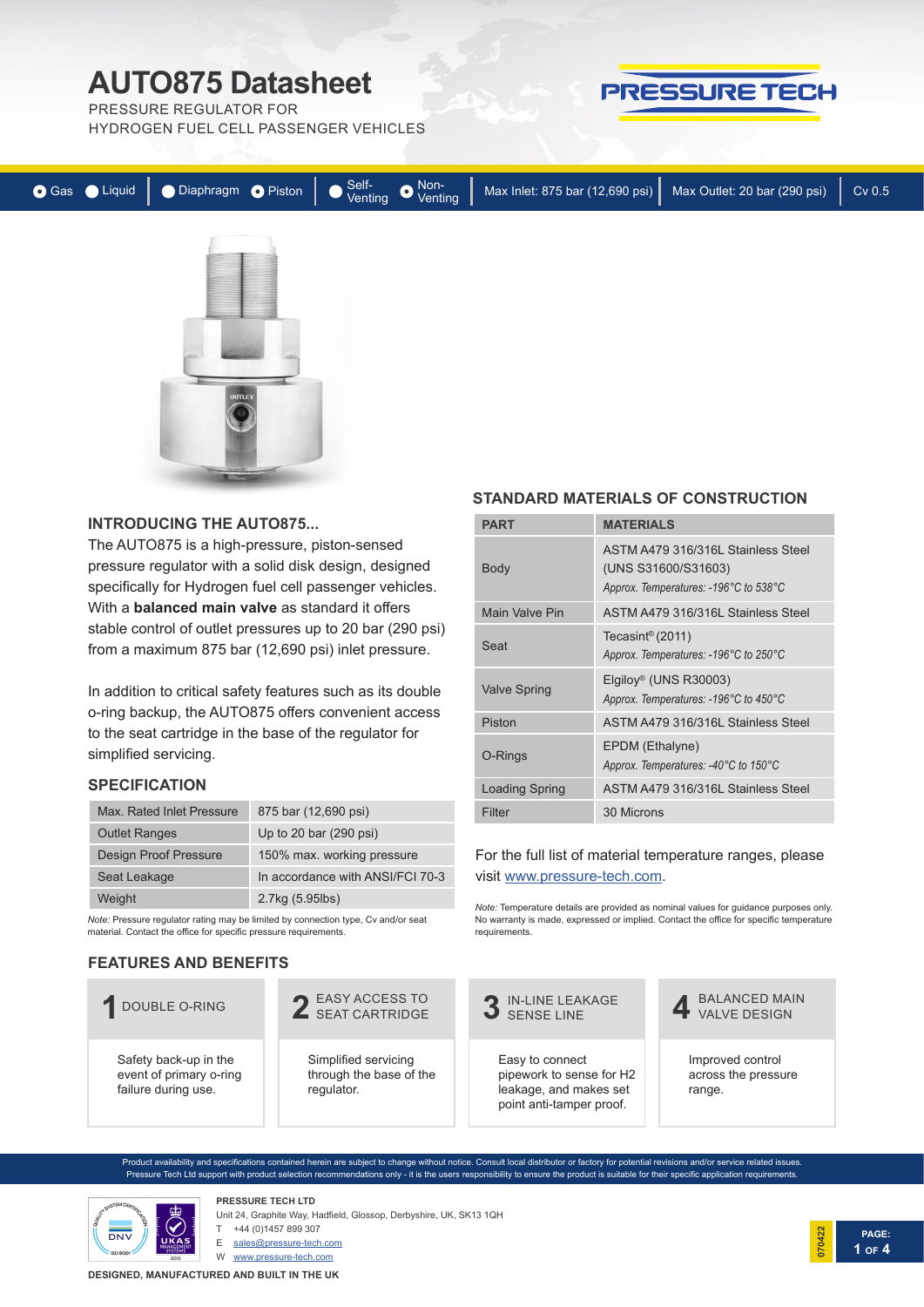PRESSURE REGULATOR FOR

HYDROGEN FUEL CELL PASSENGER VEHICLES



PRESSURE TECH

## **DRAWINGS AND INSTALLATION DIMENSIONS**





Product availability and specifications contained herein are subject to change without notice. Consult local distributor or factory for potential revisions and/or service related issues. Pressure Tech Ltd support with product selection recommendations only - it is the users responsibility to ensure the product is suitable for their specific application requirements.



**PRESSURE TECH LTD** Unit 24, Graphite Way, Hadfield, Glossop, Derbyshire, UK, SK13 1QH T +44 (0)1457 899 307

E sales@pressure-tech.com

W www.pressure-tech.com

**DESIGNED, MANUFACTURED AND BUILT IN THE UK**

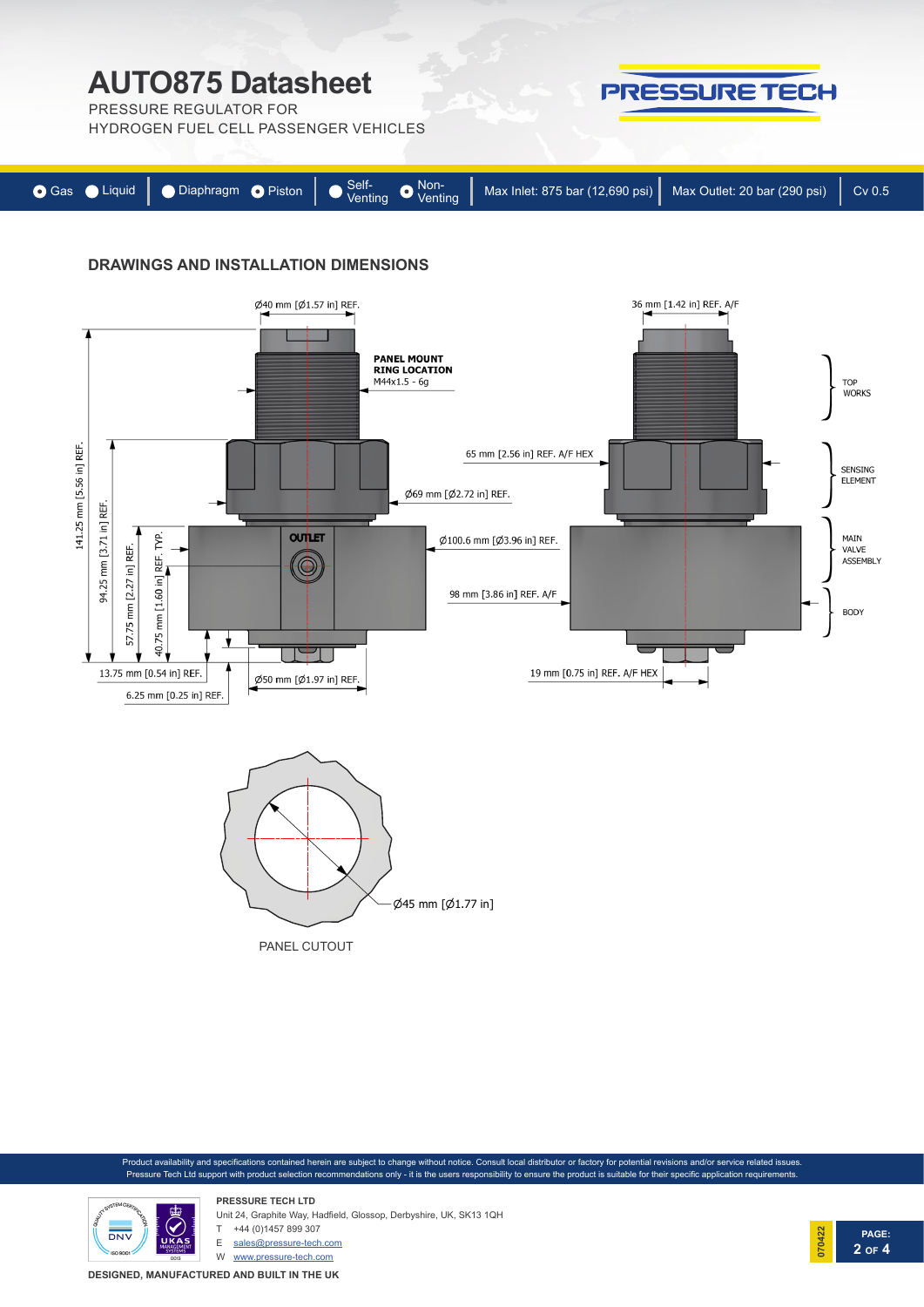PRESSURE REGULATOR FOR

HYDROGEN FUEL CELL PASSENGER VEHICLES

| ● Gas ● Liquid   ● Diaphragm ● Piston   ● Self-<br>Venting ● Venting   Max Inlet: 875 bar (12,690 psi)   Max Outlet: 20 bar (290 psi)   Cv 0.5 |  |  |  |
|------------------------------------------------------------------------------------------------------------------------------------------------|--|--|--|
|------------------------------------------------------------------------------------------------------------------------------------------------|--|--|--|

PRESSURE TECH

## **FLOW CURVE**



**PORTING CONFIGURATIONS**



oduct availability and specifications contained herein are subject to change without notice. Consult local distributor or factory for potential revisions and/or service related issues Pressure Tech Ltd support with product selection recommendations only - it is the users responsibility to ensure the product is suitable for their specific application requirements



Unit 24, Graphite Way, Hadfield, Glossop, Derbyshire, UK, SK13 1QH +44 (0)1457 899 307

E sales@pressure-tech.com

**PRESSURE TECH LTD**

W www.pressure-tech.com

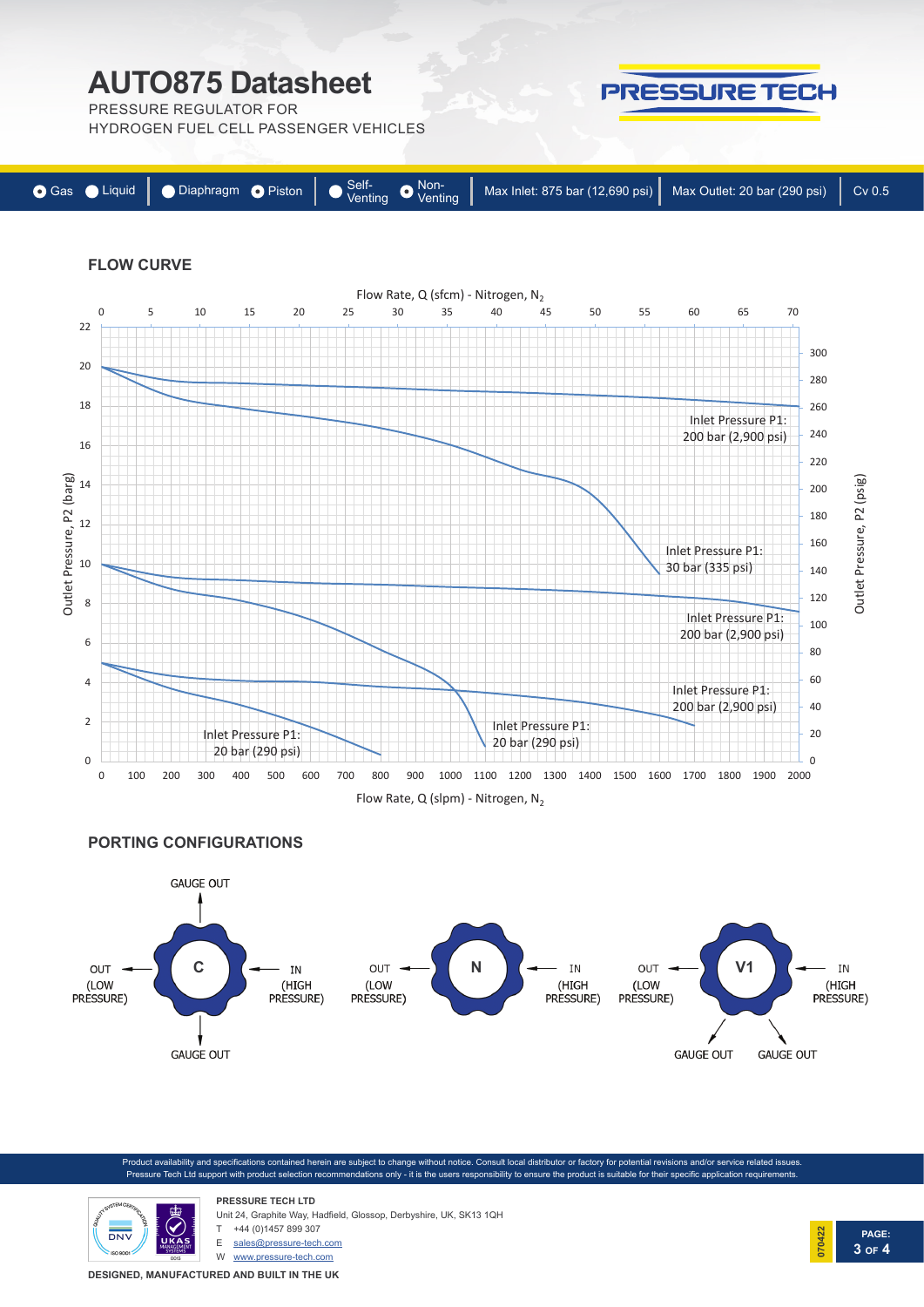## **AUTO875 Datasheet AUTO73 DataSHEET**<br>PRESSURE REGULATOR FOR



|  | ● Gas ● Liquid   ● Diaphragm ● Piston   ● Self-<br>Venting ● Max Inlet: 875 bar (12,690 psi)   Max Outlet: 20 bar (290 psi)   Cv 0.5 |  |
|--|--------------------------------------------------------------------------------------------------------------------------------------|--|
|  |                                                                                                                                      |  |

PRESSURE TECH

#### **ORDERING INFORMATION**

To build a Pressure Tech part number, simply combine the characters identified below in sequence:



| <b>OPTIONAL EXTRAS</b>                      |                    |                                      |  |  |  |
|---------------------------------------------|--------------------|--------------------------------------|--|--|--|
|                                             | <b>PART NUMBER</b> | <b>DESCRIPTION</b>                   |  |  |  |
| Service Kit                                 | SRK-MF101-05-B     | Various 'Balanced' options available |  |  |  |
| Note:<br>Ancillary equipment also available |                    |                                      |  |  |  |

Product availability and specifications contained herein are subject to change without notice. Consult local distributor or factory for potential revisions and/or service related issues. Pressure Tech Ltd support with product selection recommendations only - it is the users responsibility to ensure the product is suitable for their specific application requirements. Pressure Tech Ltd support with product selection recommendations only - it is the users responsibility to ensure the product is suitable for their specific application requirements.

 $\mathcal{L}^{\text{max}}(\mathcal{L}^{\text{max}})$  be available - please contact the office contact the office contact the office of



**PRESSURE TECH LTD** Unit 24, Graphite Way, Hadfield, Glossop, Derbyshire, UK, SK13 1QH

E sales@pressure-tech.com

Tecasint® is a registered trademark of Ensinger GmbH

W www.pressure-tech.com

**DESIGNED, MANUFACTURED AND BUILT IN THE UK** 

**4 OF 4**

**070422**

**030921**